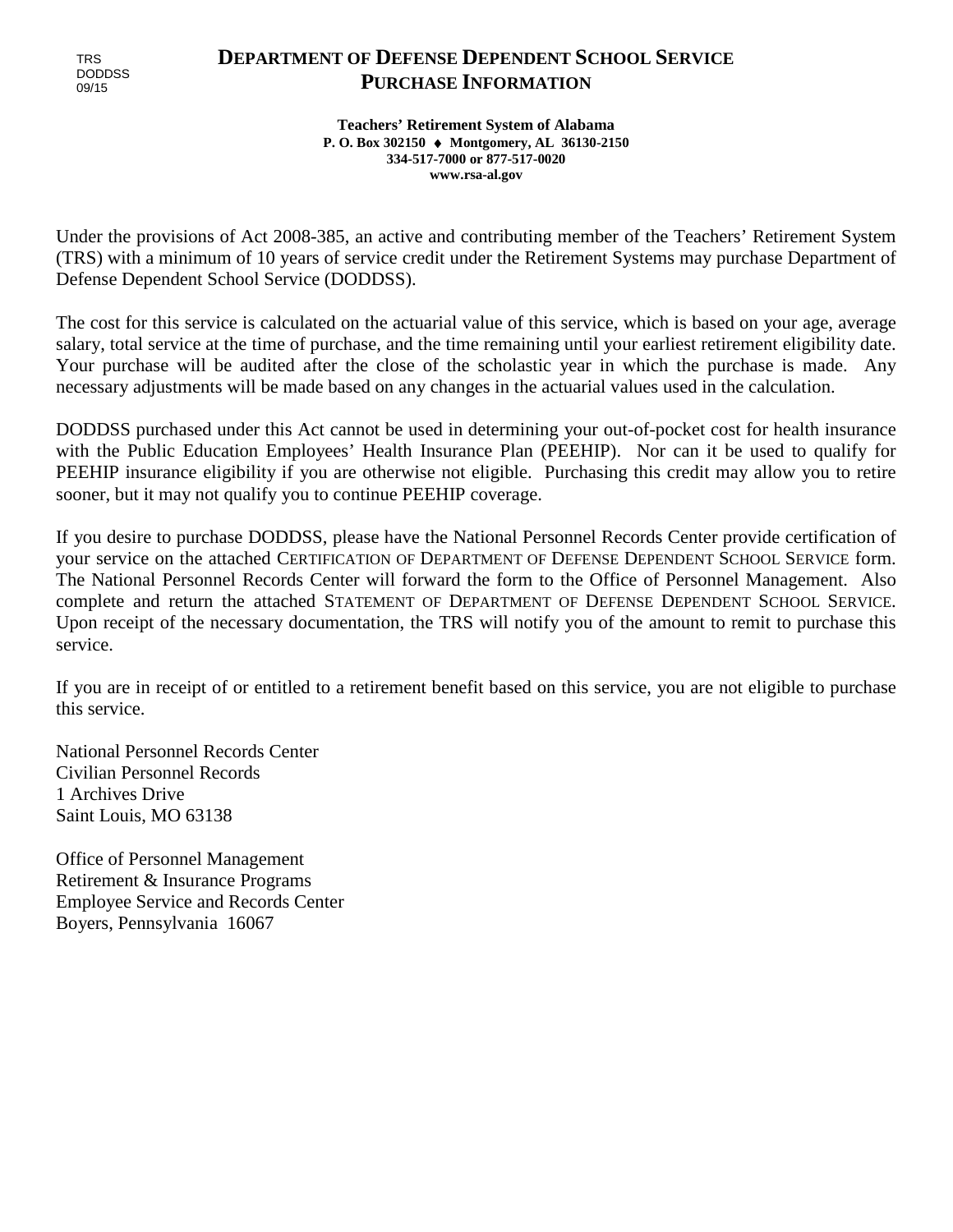

#### **Teachers' Retirement System of Alabama P. O. Box 302150** ♦ **Montgomery, AL 36130-2150 334-517-7000 or 877-517-0020 www.rsa-al.gov**

**The following information must be provided in order to determine your eligibility to purchase this service. Please attach original or copies of supporting documents which set forth the date of claimed service. Return completed form to the address above.**

#### **PART I MEMBER INFORMATION**

|                                 | Middle/Maiden                                                                                               | Last                                                                                                                                                                                                                           |
|---------------------------------|-------------------------------------------------------------------------------------------------------------|--------------------------------------------------------------------------------------------------------------------------------------------------------------------------------------------------------------------------------|
|                                 |                                                                                                             |                                                                                                                                                                                                                                |
| Home Phone No.: (1999)          |                                                                                                             |                                                                                                                                                                                                                                |
|                                 |                                                                                                             |                                                                                                                                                                                                                                |
|                                 | Street Address or P.O. Box                                                                                  |                                                                                                                                                                                                                                |
| City                            | State                                                                                                       | Zip                                                                                                                                                                                                                            |
|                                 | I certify that I am receiving the following benefits for my Department of Defense Dependent School Service: |                                                                                                                                                                                                                                |
| П<br>No benefit.                |                                                                                                             |                                                                                                                                                                                                                                |
| ப                               | Service retirement benefit from Civil Service or the Department of Defense.                                 |                                                                                                                                                                                                                                |
|                                 | Disability retirement from Civil Service of the Department of Defense.                                      |                                                                                                                                                                                                                                |
|                                 | A retirement benefit from any other entity based in whole or in part on this service.                       |                                                                                                                                                                                                                                |
|                                 |                                                                                                             | Date and the contract of the contract of the contract of the contract of the contract of the contract of the contract of the contract of the contract of the contract of the contract of the contract of the contract of the c |
| <b>PART II NOTARY STATEMENT</b> |                                                                                                             |                                                                                                                                                                                                                                |
|                                 |                                                                                                             |                                                                                                                                                                                                                                |
|                                 |                                                                                                             |                                                                                                                                                                                                                                |
|                                 |                                                                                                             | who executed the foregoing instrument, and he/she executed the same and being duly                                                                                                                                             |
|                                 | sworn by me, made oath that the statements in the application are true.                                     |                                                                                                                                                                                                                                |

Signature of Notary Public

(Seal)

My Commission Expires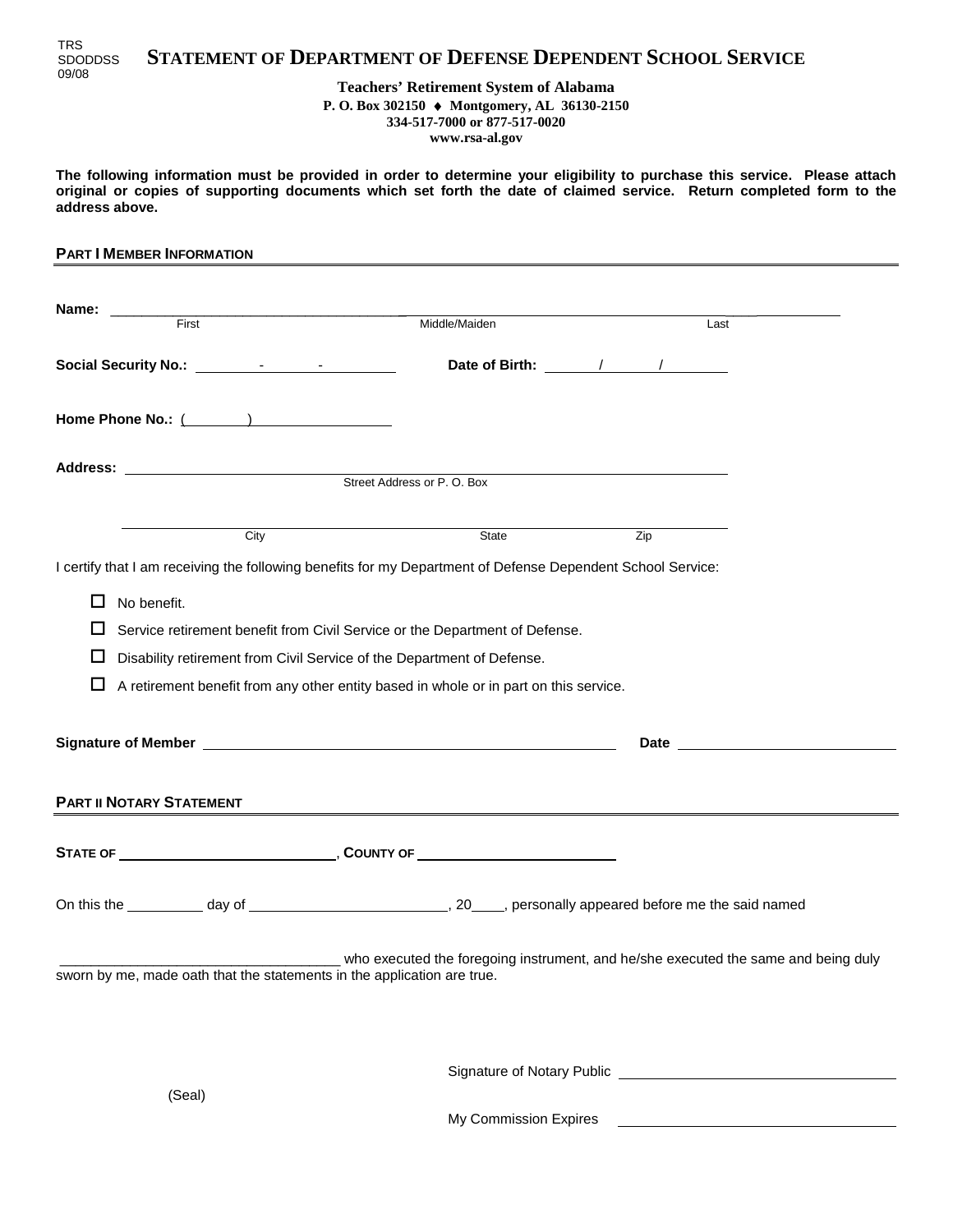**CERTIFICATION OF DEPARTMENT OF DEFENSE DEPENDENT SCHOOL SERVICE** TRS CDODDSS 09/08

## **Teachers' Retirement System of Alabama**

**P. O. Box 302150** ♦ **Montgomery, AL 36130-2150**

**334-517-7000 or 877-517-0020**

**www.rsa-al.gov**

PART I is to be completed by a certifying official of the National Personnel Records Center, Civilian Personnel Records, 111 Winnebago St., St. Louis, Missouri, 63118-4126.

PART II is to be completed by an official of the Office of Personnel Management, Retirement and Insurance Programs, Employee Service and Records Center, Boyers, Pennsylvania 16067.

| <b>MEMBER INFORMATION</b>                                                                                                                                                                          |                                       |                         |                                                                                                                                                                                                                                      |  |
|----------------------------------------------------------------------------------------------------------------------------------------------------------------------------------------------------|---------------------------------------|-------------------------|--------------------------------------------------------------------------------------------------------------------------------------------------------------------------------------------------------------------------------------|--|
| First                                                                                                                                                                                              | Middle/Maiden                         |                         | Last                                                                                                                                                                                                                                 |  |
|                                                                                                                                                                                                    |                                       |                         |                                                                                                                                                                                                                                      |  |
|                                                                                                                                                                                                    |                                       |                         |                                                                                                                                                                                                                                      |  |
| Home Phone No.: (1999)                                                                                                                                                                             |                                       |                         |                                                                                                                                                                                                                                      |  |
| Address:<br>Street Address or P. O. Box                                                                                                                                                            |                                       |                         |                                                                                                                                                                                                                                      |  |
|                                                                                                                                                                                                    |                                       |                         |                                                                                                                                                                                                                                      |  |
| City                                                                                                                                                                                               |                                       | State                   | Zip                                                                                                                                                                                                                                  |  |
| I hereby request and authorize the release of the information requested on this form and any information necessary in establishing my<br>claim for Department of Defense Dependent School Service. |                                       |                         |                                                                                                                                                                                                                                      |  |
|                                                                                                                                                                                                    |                                       |                         |                                                                                                                                                                                                                                      |  |
| PART I (To be completed by an official of the National Personnel Records Center)                                                                                                                   |                                       |                         |                                                                                                                                                                                                                                      |  |
| Please list by scholastic or fiscal year.                                                                                                                                                          |                                       |                         |                                                                                                                                                                                                                                      |  |
|                                                                                                                                                                                                    | $M_1$ , and $L_2$ are $\mathcal{L}$ . | <b>Terms of Service</b> | <b>Contract Contract Contract Contract Contract Contract Contract Contract Contract Contract Contract Contract Contract Contract Contract Contract Contract Contract Contract Contract Contract Contract Contract Contract Contr</b> |  |

| <b>Number of</b><br><b>Months Service</b> | <b>Terms of Service</b> |     |    |    |     |                                          |  |
|-------------------------------------------|-------------------------|-----|----|----|-----|------------------------------------------|--|
|                                           | From                    |     | To |    |     | <b>Length of</b><br><b>Contract Year</b> |  |
|                                           | Mo                      | Day | Yr | Mo | Day | Yr                                       |  |
|                                           |                         |     |    |    |     |                                          |  |
|                                           |                         |     |    |    |     |                                          |  |
|                                           |                         |     |    |    |     |                                          |  |
|                                           |                         |     |    |    |     |                                          |  |
|                                           |                         |     |    |    |     |                                          |  |
|                                           |                         |     |    |    |     |                                          |  |
|                                           |                         |     |    |    |     |                                          |  |
|                                           |                         |     |    |    |     |                                          |  |
|                                           |                         |     |    |    |     |                                          |  |

| Did the member receive credit for this service under any supplemental retirement or pension plan, including but not limited to TIAA- |
|--------------------------------------------------------------------------------------------------------------------------------------|
| CREFF, which was funded wholly or partly from public funds, other than Social Security? $\Box$ Yes $\Box$ No                         |

 $\_$  , and the set of the set of the set of the set of the set of the set of the set of the set of the set of the set of the set of the set of the set of the set of the set of the set of the set of the set of the set of th

If yes, please list the names:

Signature of Certifying Official Title Title Contract Date Date

**After completing Part I of this form, please forward it to the Office of Personnel Management for completion of Part II.**

, ,